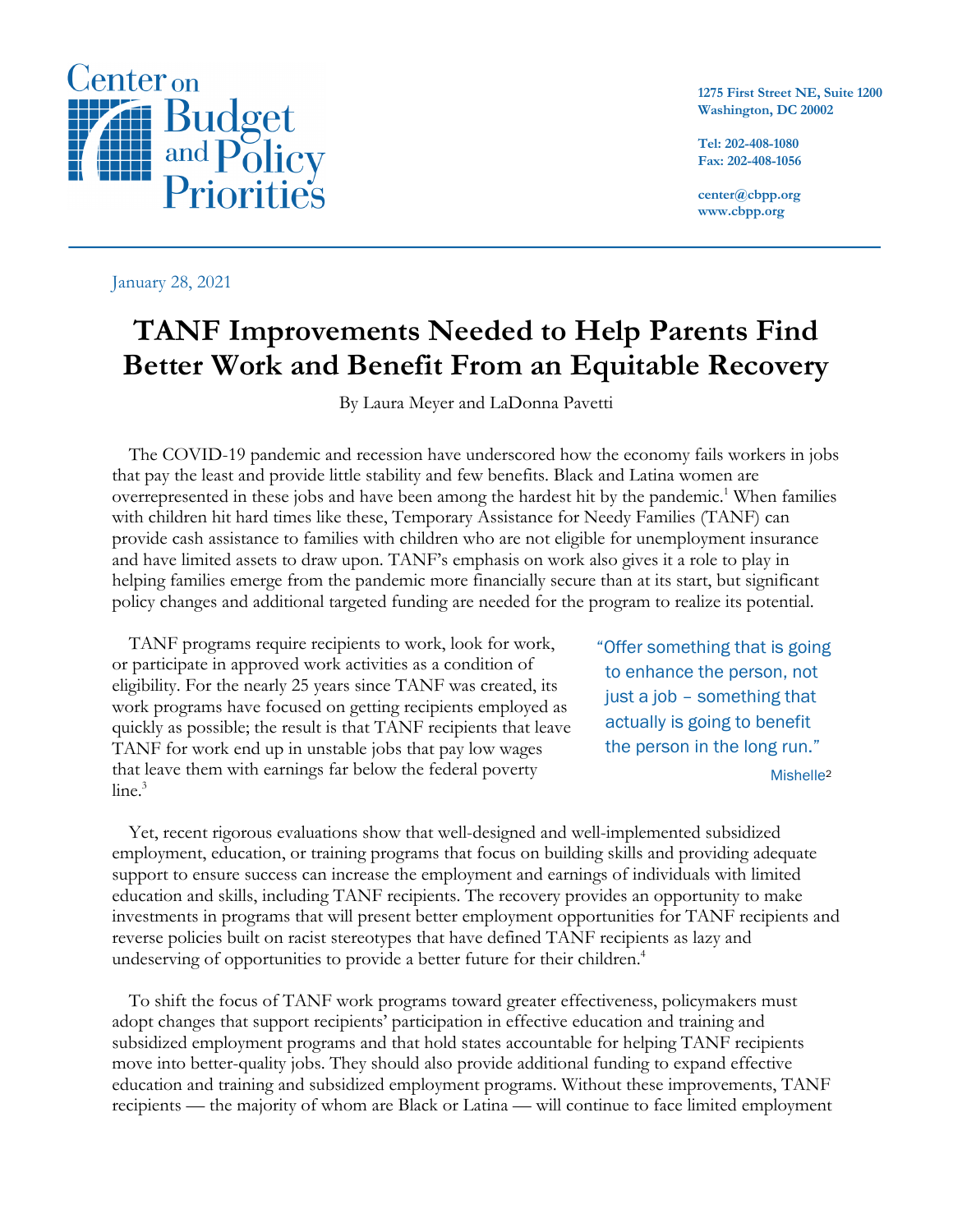prospects and will be forced back into the unstable jobs that pay low wages, put them in harm's way, and that left them economically vulnerable during the pandemic.

### Crisis Poses Challenges to Building an Equitable Recovery That Benefits TANF **Recipients**

The pandemic has substantially changed the labor market, disproportionately harming Black and Latino workers, especially those with the least education. Because necessary public health measures have forced the starkest changes in the service industry, unemployment has hit workers in service jobs that cannot be done remotely especially hard, a disproportionate share of whom are workers of color. <sup>5</sup> Many TANF recipients work in such industries: research on TANF recipients in Maryland and Georgia who left the program found that they most commonly worked in the administrative services and food service or restaurant industries, where they were paid some of the lowest wages of those surveyed.<sup>6</sup> Impacts on these industries may be lasting — for example, a long-term shift from front-of-store retail positions to roles more focused on packing and shipping.7

Even in boom times, unemployment is higher for people of color than for white workers.<sup>8</sup> And after recessions, employment rates for white workers recover faster than those for workers of color.<sup>9</sup> While the official unemployment rate has improved since the COVID-19 shock in spring 2020, some of that improvement is the result of millions of workers leaving the workforce altogether, including many women with children and workers with less education and fewer skills. <sup>10</sup> Many people who were expecting to go back to their old jobs won't be able to because a growing number of temporary job losses due to the pandemic have become permanent, as businesses change operations or shutter altogether.11 This means unemployment spells are likely to be longer. The effects of long-term unemployment on economic stability and mental health can reverberate for a decade or longer.<sup>12</sup> TANF recipients, many of whom already faced significant labor market barriers prior to the pandemic, are likely to be among those who face some of the greatest obstacles in returning to work.

The disruption to the child care system and widespread school closures are further complicating the recovery for parents and will make the return to work even harder for TANF recipients. Public health measures that have reduced capacity and lowered revenues have pushed the already strained child care industry to the brink, resulting in job losses, high costs, and provider closures. <sup>13</sup> Without child care, parents, especially mothers, have been forced to sacrifice their work to care.<sup>14</sup> In September, according to one estimate, 1.6 million fewer women were in the workforce than would be expected based on pre-pandemic levels and trends, a signal that higher caregiving burdens due to unavailable child care and closed schools have forced families to rely on women's unpaid labor.<sup>15</sup> With these complications seeming likely to persist for some time, parents may be kept out of the labor market for an extended period, which will then make it that much harder to re-enter it.

## New Evidence Provides a Path Forward for More Effective TANF Work Programs

In the 25 years since TANF was created, we have learned more about how to effectively prepare individuals with limited employment prospects for better jobs. Subsidized employment, sectoral training, career pathway programs, work-based learning, and comprehensive education programs<sup>16</sup> have all resulted in significant increases in earnings, evaluations have found.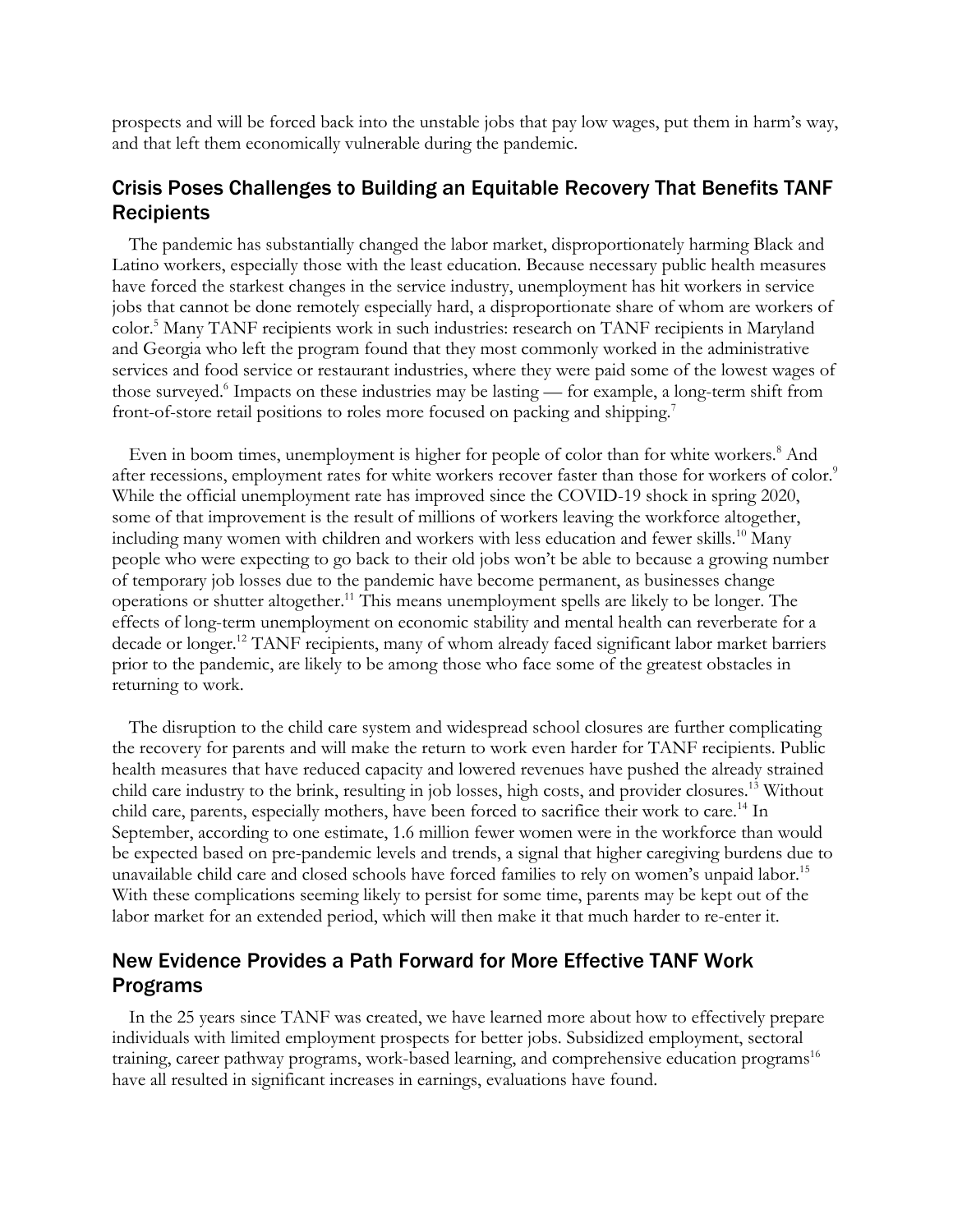Yet states have not updated TANF programs based on this knowledge. While no one approach will work for all recipients, these studies have identified some common elements of programs that work. Successful programs typically combine education, training, *and* support services while standalone skills instruction or job search programs fail to produce long-term improvements in participants' earnings.<sup>17</sup> Further, the quality of a program's implementation can impact effectiveness, research suggests. <sup>18</sup> By expanding access to evidence-based employment programs, TANF can improve participants' employment and earnings, shoring up their economic stability and preventing their return to the program. These programs should be a part of any economic recovery plan so people with low incomes can quickly and safely get back to work. Below, we describe evidencebased programs that states could implement as part of a recovery effort to improve TANF recipients' employment outcomes.

#### Subsidized Employment

Subsidized employment has successfully served the needs of workers and employers for decades by subsidizing wages for temporary jobs. Subsidized employment, in which public funds temporarily pay some or all of workers' wages, played a critical role during the recovery from the Great Recession, and with additional funding could play a similarly important role as we recover from the pandemic. During recessionary periods, subsidized employment programs can boost the economy by increasing wages and employment levels. Even in expansionary periods, they can improve the employment opportunities and outcomes for individuals with more significant employment barriers who may need more support and supervision.<sup>19</sup>

#### Subsidized Employment as a Pandemic-Fighting Tool

Amid the COVID-19 crisis, workers need to be safely reconnected with employment. Some localities have shown that it is possible to develop subsidized employment programs that take into account public health concerns while providing subsidized employment opportunities.

- The city of Baltimore partnered with several private organizations to create the **Baltimore** Health Corps, which hired more than 300 residents to conduct contract tracing and care coordination for the city. The program provides support services to participants, including employment services to launch them into employment following the program.<sup>a</sup>
- Birmingham, Alabama, developed the **Birmingham Service Corps** to employ more than 300 recently unemployed city residents on projects such as screening public housing residents for COVID symptoms, providing lunches for students, staffing testing centers, and fulfilling other urgent needs. The program is designed to promote long-term career advancement for workers by engaging participants in training and work experience targeted to the needs of local employers.b
- Summer youth employment programs (SYEP) typically provide income, work experience, and mentorship for young people with low incomes. In 2020, public health concerns led some cities to cut SYEP. Yet many cities rapidly reoriented their programs to engage youth in virtual work. Some programs even offered outdoor work options based on local conditions.<sup>c</sup>

a Baltimore Corps, "Community Health Workers Needed," https://www.baltimorecorps.org/baltimore-health-corps#. b Martha Ross *et al*., "Local service corps can address unemployment and community need," Brookings Institution, July 23, 2020, https://www.brookings.edu/research/local-service-corps-can-address-unemployment-and-community-need/.

c Nancy Martin and Mike Swigert, "1.0 Digital Summer Youth Employment Toolkit," Aspen Institute Forum for Community Solutions, June 2020, https://aspencommunitysolutions.org/wp-content/uploads/2020/06/SYEP-Digital-Toolkit.pdf.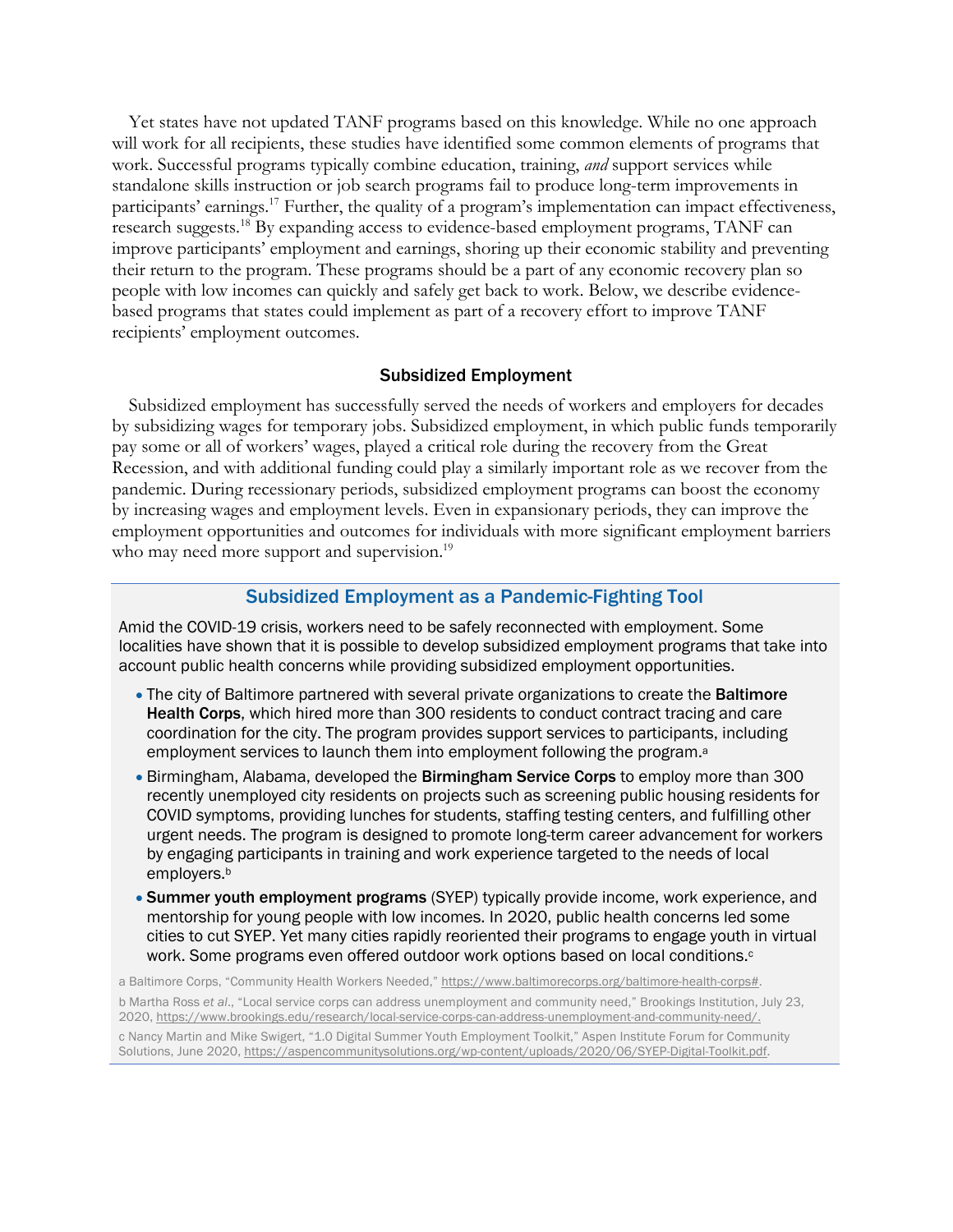Subsidized employment significantly increases both wages and employment in the short term, evaluations consistently find. <sup>20</sup> In addition, recent evaluations have found that some programs improve employment and earnings in the mid- and long term after the subsidized period ends.<sup>21</sup> A recent evaluation of 13 programs found that 12 of the 13 programs increased employment rates in the year after the subsidized period ended, and that four of the programs improved participants' employment outcomes for at least two years.<sup>22</sup> Programs with interventions that lasted longer than 14 weeks most consistently improve employment and earnings, suggesting that longer durations result in better outcomes.<sup>23</sup> And subsidized employment can have impacts outside of wages and employment, reducing recidivism for individuals returning from jail or prison and increasing child support payment rates.<sup>24</sup>

"It [subsidized employment with Los Angeles County] was wonderful and gave me confidence and opportunity to improve myself and grow. It was exciting. I never thought I'd be able to work for LA County. Getting those jobs are difficult. I never had dreams of getting that far in the [TANF Employment] program."

Miya

One program in San Francisco has shown some of the most significant and longest-lasting benefits. The STEP Forward Program provided job-readiness services and partially subsidized jobs at private companies for up to five months. The program targeted low-income recipients of public assistance (including TANF recipients), individuals who had exhausted available benefits, and other families in need. During the subsidy period, the program resulted in greater levels of employment, higher average earnings, and a higher likelihood for participants to be employed in higher-quality jobs.25 The program resulted in some of the largest long-term earnings impacts among all subsidized employment programs evaluated. (See Figure 1.) The program successfully partnered with high-wage worksites, which may have contributed to its long-term benefits for the participants with the most recent work experience before joining STEP Forward.<sup>26</sup>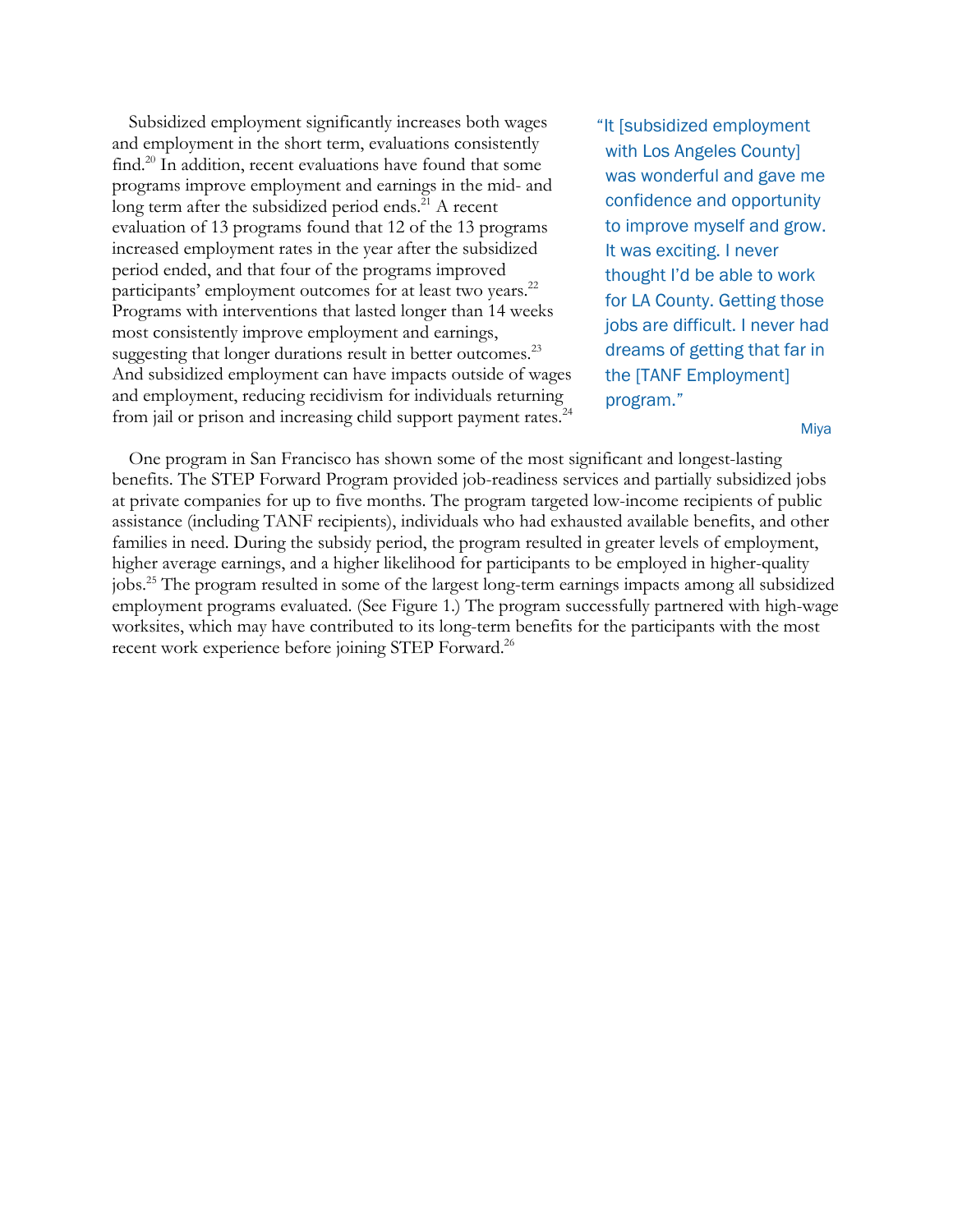# **STEP Forward Subsidized Jobs Program Improved Wages Years After Its End**

Difference in total annual earnings between program and control groups.



Note: The STEP Forward subsidized job program provided job-readiness services and partially subsidized jobs at private companies for up to five months in San Francisco. Source: Riley Webster, "Cost Analysis of the STEP Forward Program," OPRE Report 2019-109, Office of Planning, Research, and Evaluation, Administration for Children and Families, U.S. Department of Health and Human Services.

CENTER ON BUDGET AND POLICY PRIORITIES I CBPP.ORG

#### Sectoral Employment Programs

Sectoral employment programs meet the needs of both job seekers and employers by supporting participants' education and training for specific high-growth, high-wage sectors with local demand. Most programs offer participants job-readiness training, occupational skills training, and support services; many programs also provide job search and placement support; and some provide postplacement services as well. Many programs design training programs to help participants achieve credentials or certifications for targeted industries. Sectoral programs are bolstered by strong government-employer relationships.

The approach gained prominence after an evaluation of three mature sectoral programs in 2010 found significant earnings gains in the two years after participants entered the program.<sup>27</sup> Such programs received a boost from a federal investment through the Workforce Innovation and Opportunity Act of 2014, which emphasized the sectoral strategy, and the Health Profession Opportunity Grants (HPOG) program, which expanded opportunities for TANF recipients and others facing limited employment prospects to pursue health careers.28 Key positive impacts include the following:

• **Completion of training or receipt of credentials or certifications**: One evaluation of several education-based programs found significant positive impacts on education and training enrollment, with three of the programs evaluated improving enrollment in education and training by more than 20 percent.<sup> $29$ </sup> Per Scholas, a national program for information technology (IT) training and employment, increased completion of IT training and credential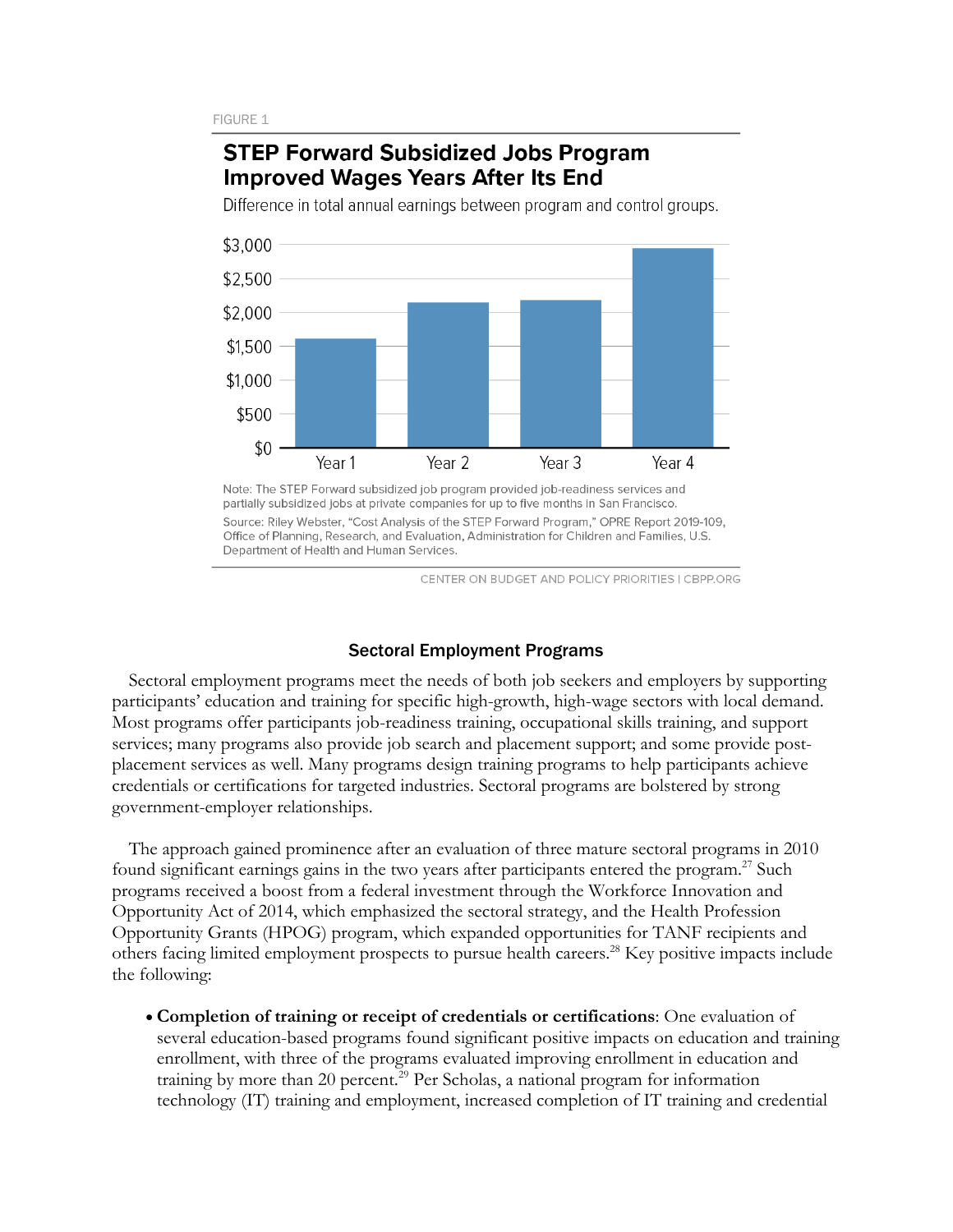receipt by 46 percentage points in its New York City program.<sup>30</sup> HPOG programs increased training duration and completion, including a 13 percentage-point increase in training completion.<sup>31</sup> And the improvements in educational progress from HPOG programs were stronger for those with lower levels of education and barriers to employment.<sup>32</sup>

- **Employment in targeted sectors:** Programs most commonly targeted the health care, manufacturing, and IT sectors. An evaluation of several sectoral programs found significant increases in employment in sectors related to the training they received. <sup>33</sup> For example, in the Year Up program, which operates 34 campuses in 20 cities across the country and provides six months of full-time training in IT and financial services, followed by a six-month internship at a major firm, half of participants found jobs in financial operations or IT, compared with 17 percent of control group members.<sup>34</sup> Per Scholas improved employment in targeted sectors by 41 percentage points. <sup>35</sup> HPOG programs increased health care employment by 12 percentage points. 36
- **Improved earnings:** Improving employment in high-wage, high-demand sectors results in higher earnings for participants, largely by moving participants into jobs with higher wages.<sup>37</sup> Year Up improved participants' earnings in the year after they participated in the program by nearly \$5,200, a 39 percent increase over the control group.<sup>38</sup> Per Scholas increased participants' hourly wages and weekly earnings, improved job satisfaction, and reduced material hardship.<sup>39</sup> It increased earnings by over \$3,700, or 26 percent, above the control group in the year following the program.40
- **Connection to support services:** Many programs provide employment, financial, and other support services to participants, to help them complete the program goals. An HPOG evaluation found that access to services such as tuition and financial assistance, child care, transportation, employment supports, and emergency assistance was associated with greater educational progress.41 Further, access to employment supports and social services are associated with securing employment in targeted sectors.<sup>42</sup>

One of the most successful sectoral programs is Project Quality Employment Through Skills Training (QUEST), a longstanding workforce agency located in San Antonio, Texas that provides significant services and support for participants to complete training for health careers, including financial assistance.<sup>43</sup> The program serves individuals with incomes below 50 percent of the city's median wage; most participants are women, Latino, or parents of young children.<sup>44</sup>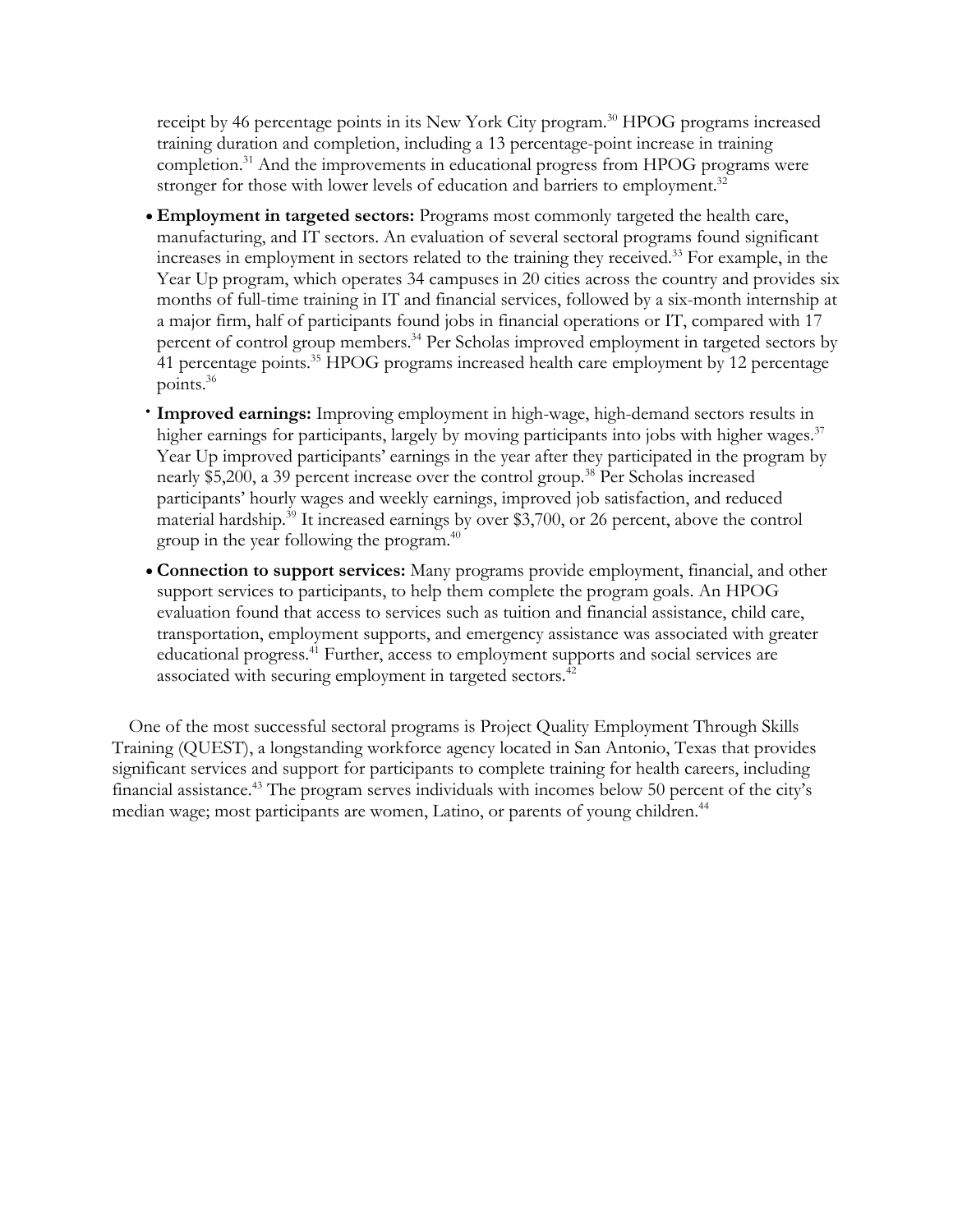## **Project QUEST Sectoral Training Program Improved Earnings for Years**

Difference in average annual earnings between treatment and control groups



Source: Anne Roder and Mark Elliott, "Nine Year Gains: Project QUEST's Continuing Impact," Economic Mobility Corporation, April 2019

CENTER ON BUDGET AND POLICY PRIORITIES | CBPP.ORG

Researchers found the QUEST program significantly boosted wages and employment, despite the short-term decrease in wages due to the program's school portion. Notably, this evaluation followed study participants for nine years and found that QUEST participants earned substantially more in the third through ninth years after beginning the program, with an increase of more than \$5,000 in annual earnings in the ninth year.<sup>45</sup> (See Figure 2.) The positive effect on wages resulted in participants earning an average of nearly \$20,000 more than control group members across the nine years.46 Participants were more likely to be consistently employed and to work in higher-skilled health care jobs.<sup>47</sup> The key to the program's success was its reliable and significant financial support, which participants could use flexibly to meet their needs and cover tuition costs, evaluators determined. 48

The Valley Initiative for Development and Advancement (VIDA), modeled off Project QUEST, achieved significant educational improvements for participants. VIDA supported low-income participants, typically with some postsecondary education, in full-time enrollment in health occupation educational programs in the Lower Rio Grande Valley in Texas. As with Project QUEST, VIDA participants received intensive supportive services, including financial aid. The program improved enrollment in education and training and receipt of career counseling. And VIDA achieved its goal of improving educational outcomes: participants earned, on average, 33 credits, an improvement of six credits over the control group. 49

#### Other Successful Programs for Individuals With Significant Barriers to Employment

Meeting the education and training needs of TANF participants will require a variety of approaches, considering the variety of needs within the population. A diverse array of education and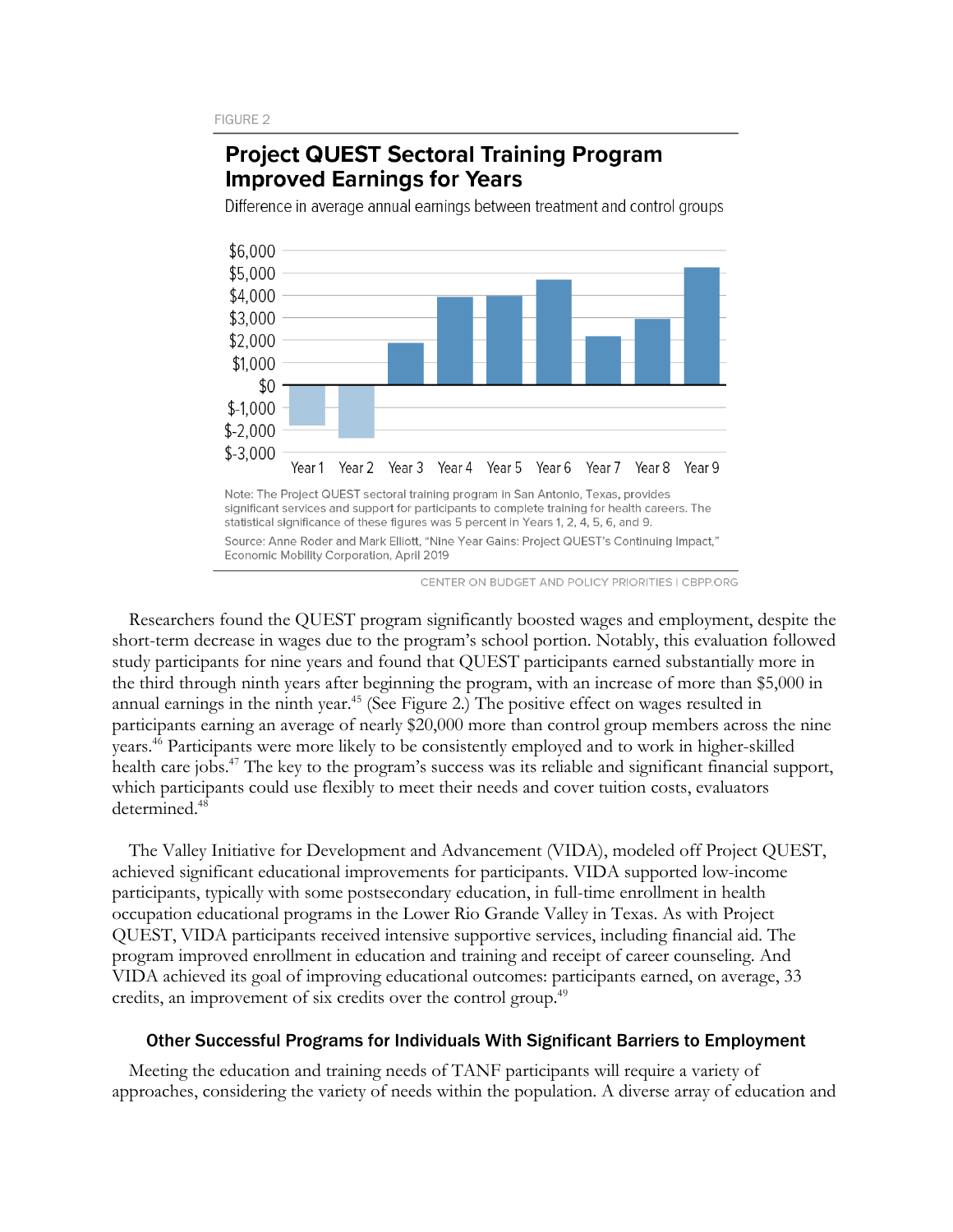training programs have successfully helped participants with various needs stay enrolled, achieve degrees or certifications, and improve their earnings and employment. Several programs have had success for working people with various education, training, and support needs:

• **The Work Advancement and Support Center** demonstration project was designed to increase the incomes of workers with low wages by offering

"Going to work — compared to going to school — should be considered equally. Attending college is perceived to be a privilege in the TANF Program."

#### Krista

participants career coaching and skills training, along with easier access to work supports. The programs, implemented in Bridgeport, Connecticut; Dayton, Ohio; and San Diego, California, improved receipt of work supports (like SNAP and child care subsidies) and education and training activities. Increased education and training participation was associated with increased earnings following the program.50

- **CareerAdvance** serves children and their parents in Tulsa, Oklahoma, pairing employment services and training in health care occupations with early care and education for participants' children. Sixty-one percent of program participants achieved a career certificate after one year, compared to 4 percent of parents not in the program. And the program improved employment in health care by 24 percentage points. $51$
- The **Accelerated Study in Associate Program (ASAP)** provided services to address barriers to student success at community colleges in New York. The program required full-time attendance and provided dedicated advisors and enhanced career services and tutoring, along with financial assistance to fully cover tuition. The program significantly improved educational outcomes: participants earned nine more credits than the control group, and the program nearly doubled graduation rates. 52

### Transform TANF From Focusing on Compliance to Creating Work Opportunity

TANF work programs primarily focus on rapid job placement and monitoring compliance with work requirements. That means staff spend most of their time processing paperwork to document

that recipients have participated in activities that meet the federal requirements to be counted in the state's Work Participation Rate (WPR) calculation rather than helping recipients set and achieve goals that will increase their employment and earnings prospects. Despite this focus on compliance, states need to do very little to meet the federal WPR. This focus also discourages states from serving recipients with the most significant employment barriers, who could most benefit from the additional support that TANF could provide.

"The program needs to do a full in-person career assessment and refer individuals to specific services/resources in the community that are right for them."

Moriah

States are required to meet the WPR or face a penalty. To count towards meeting the rate, work-eligible recipients must participate in work activities as defined in federal law for a specified number of hours per week and they must document every hour of participation. However, because states can get credit toward meeting those rates if their cash assistance caseload has fallen since 2005, most states have a target WPR far below the required rate of 50 percent for all families and 90 percent for two-parent families, giving them substantial flexibility to operate programs that provide meaningful work opportunities for recipients. In 2019,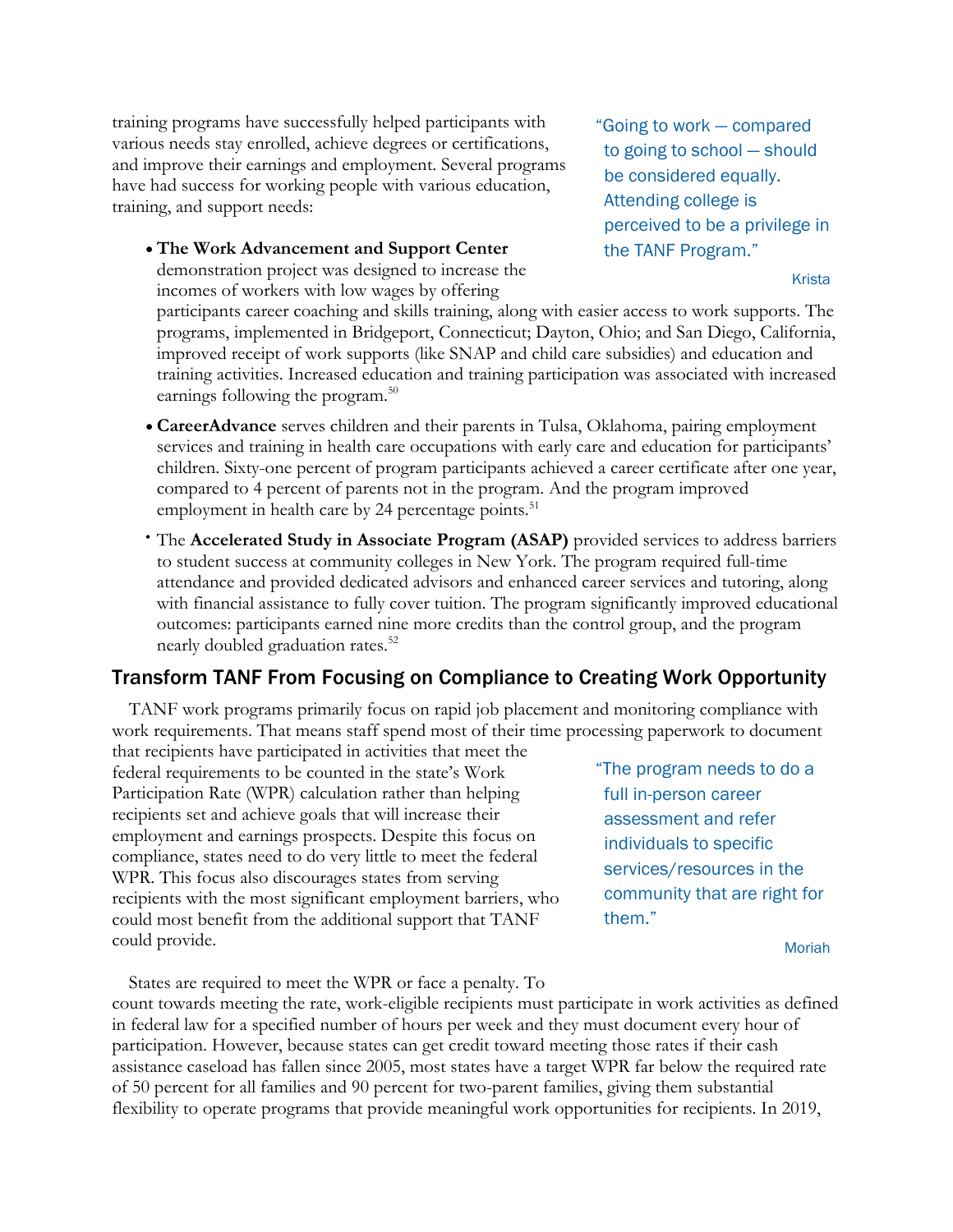27 states had an adjusted work participation rate of 0 percent, giving them complete flexibility over the design and implementation of their work programs.<sup>53</sup>

Even though states have the flexibility to redesign work programs building on evidence of how to prepare recipients for good-quality jobs, most cling to the rigid "work-first" framework laid out in federal law that encourages quick placement in low-wage, unstable jobs and maintains racial disparities in labor market outcomes. This suggests that additional resources and federal policy changes are needed to improve the chances that TANF recipients benefit from an equitable post-COVID recovery. Provisions that could make a difference include:

- **Provide funding to replicate effective training and education programs that lead to better jobs.** Funding for education and training programs was woefully inadequate before the pandemic. Any serious effort to create an equitable recovery will need to increase funding to help prepare individuals who have lost their jobs for better jobs, including TANF recipients. Throughout history, Black and Latina women, who make up the majority of the TANF caseload, have been concentrated in jobs that pay low wages. We will not change that outcome without making significant and targeted investments in programs that have a track record of expanding opportunities and increasing long-term earnings.
- **Provide funding for subsidized jobs.** Decades of evidence show that subsidized employment works, improving participants' employment and wages while meeting employers' needs for workers, with some programs improving employment outcomes for years.<sup>54</sup> It is especially valuable to people of color, who have faced the harshest impacts of the current recession and make slower gains than white workers in economic recoveries. Subsidized employment worked during the recovery from the Great Recession to help accelerate recovery and prevent long-term joblessness, when the TANF Emergency Fund funded 260,000 subsidized jobs. <sup>55</sup> Subsidized employment should be used again to prevent hardship and lay the groundwork for an equitable recovery.
- **Make the Health Program Opportunity Grants program permanent and boost its funding.** For ten years, the HPOG program has funded dozens of programs that provide TANF recipients and other people with low incomes with education and training for wellpaying and in-demand health care jobs. Evidence shows that it lengthens participants' duration in training and improves training completion rates, with even stronger results for those with less education and with barriers to employment, and it results in increased health care employment for participants. The country faces dual public health and employment crises, and the HPOG program can help reconnect people with work while reinforcing the public health workforce. But because HPOG funds only demonstration projects, it serves just a small share of people with low incomes. With ten years of positive evidence and a challenging economic recovery ahead, Congress should increase funding for HPOG and make the program permanent.
- **Shift the focus of TANF work programs from compliance with work requirements to improving recipients' employment opportunities and outcomes.** Although states have flexibility to place more recipients in education and training programs, the design and structure of the WPR send a signal that immediate job placement is the preferred employment strategy for TANF recipients. The additional funding for replication of effective education and training programs should be paired with changes in TANF activity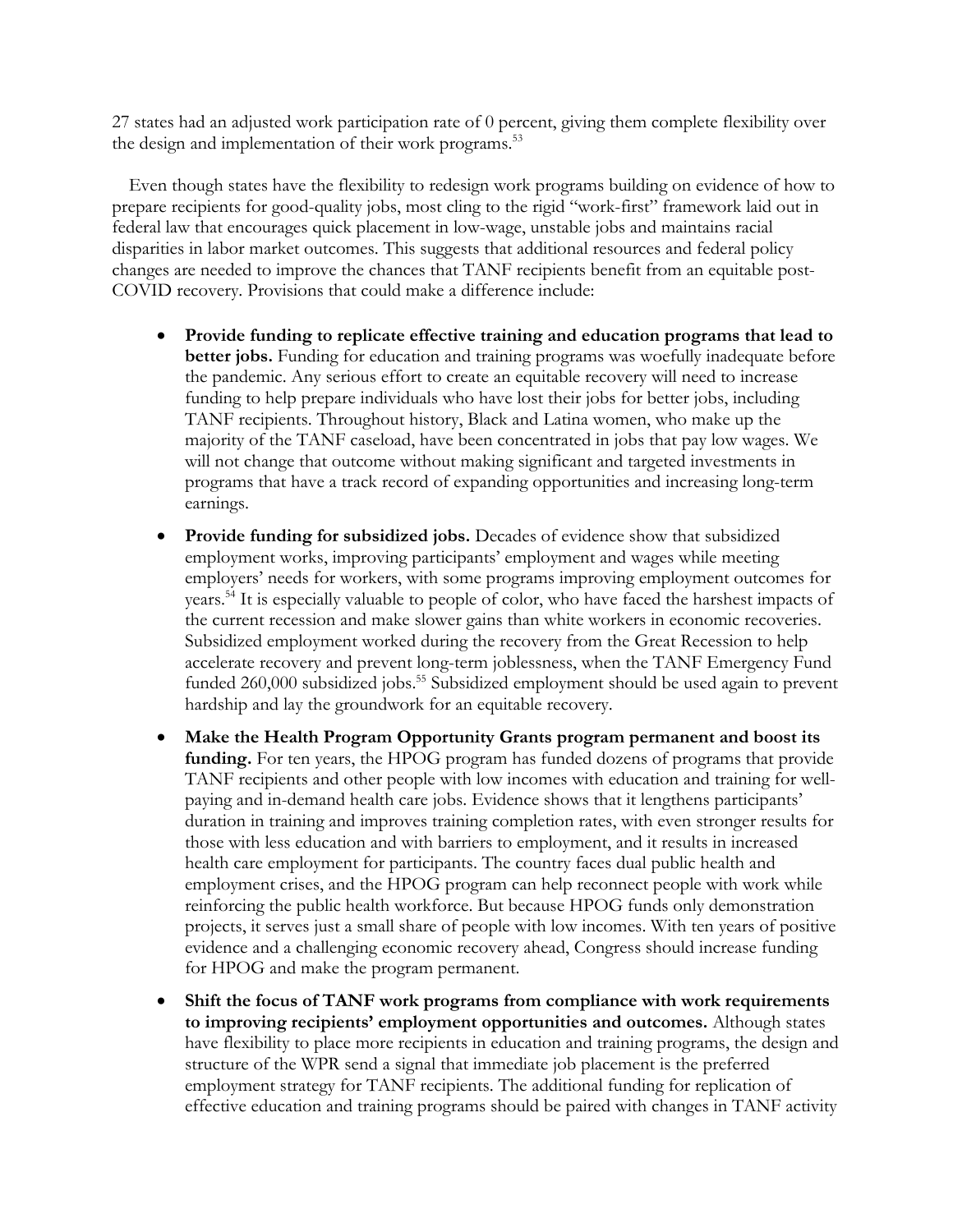and hours requirements to prioritize participation in education and training programs and other programs with a proven track record of increasing participants' employment and earnings.<sup>56</sup> "Full-family sanctions" that terminate an entire family's benefits if a parent does not meet work requirements should be banned as a part of this shift.<sup>57</sup> States also should be held accountable for improving TANF recipients' employment and earnings outcomes by replacing the WPR with employment and earnings measures that build on existing measures under the Workforce Innovation and Opportunity Act.

<sup>3</sup> Ali Safawi and LaDonna Pavetti, "Most Parents Leaving TANF Work, But in Low-Paying, Unstable Jobs, Recent Studies Find," CBPP, November 19, 2020, https://www.cbpp.org/research/family-income-support/most-parentsleaving-tanf-work-but-in-low-paying-unstable-jobs-recent.

<sup>1</sup> Jasmine Tucker and Claire Ewing-Nelson, "Black, non-Hispanic women and Latinas are Facing Severe COVID-19 Impact," National Women's Law Center, October 2020, https://nwlc.org/wp-content/uploads/2020/10/pulseFS.pdf.

<sup>2</sup> CBPP and Global Learning Partners conducted five focus groups with parents with low incomes recruited by four local partner organizations – Maine Equal Justice (MEJP), Louisiana Budget Project (LBP), Indiana Institute for Working Families (IIWF), and LIFT. Seven to 14 people participated remotely in each focus group. This paper presents several quotes from participants with their permission.

<sup>4</sup> Elisa Minoff, "The Racist Roots of Work Requirements," Center for the Study of Social Policy, February 2020, https://cssp.org/wp-content/uploads/2020/02/Racist-Roots-of-Work-Requirements-CSSP-1.pdf.

<sup>5</sup> Ben Casselman, "Jobs Recovery Goes Into Reverse as Pandemic Takes a New Toll," *New York Times,* January 8, 2021, https://www.nytimes.com/2021/01/08/business/economy/december-2020-jobs-report.html; U.S. Bureau of Labor Statistics, "Labor Force Statistics from the Current Population Survey," modified January 22, 2020, https://www.bls.gov/cps/cpsaat18.htm.

<sup>6</sup> Rebecca McColl and Letitia Logan Passarella, "The Role of Education in Outcomes for Former TCA Recipients," University of Maryland School of Social Work, Ruth Young Center for Families and Children, July 2019, p. 14, https://www.ssw.umaryland.edu/media/ssw/fwrtg/welfare-research/work-supports-and-initiatives/The-Role-of-Education.pdf; Carolyn Bourdeaux and Lakshmi Pandey, "Report on the Outcomes and Characteristics of TANF Leavers," Center for State and Local Finance, p. 30, March 15, 2017, https://cslf.gsu.edu/download/outcomes-andcharacteristics-of-tanf-leavers/?wpdmdl=6494571&refresh=5f7852f89a8bc1601721080.

<sup>7</sup> Melissa Repko and Lauren Thomas, "Retail workforce could face permanent decline as companies take blow from pandemic, lockdowns," CNBC*,* July 22, 2020, https://www.cnbc.com/2020/07/22/coronavirus-retail-workforce-facespermanent-decline.html.

<sup>8</sup> Patricia Cohen and Ben Casselman, "Minority Workers Who Lagged in a Boom Are Hit Hard in a Bust," *New York Times,* June 6, 2020, https://www.nytimes.com/2020/06/06/business/economy/jobs-report-minorities.html.

<sup>9</sup> Jared Bernstein and Janelle Jones, "The Impact of the COVID19 Recession on the Jobs and Incomes of Persons of Color," CBPP and the Groundwork Collaborative, June 2, 2020, https://www.cbpp.org/research/full-employment/theimpact-of-the-covid19-recession-on-the-jobs-and-incomes-of-persons-of.

<sup>10</sup> Gwynn Guilford and Sarah Chaney Cambon, "Covid Shrinks the Labor Market, Pushing Out Women and Baby Boomers," *Wall Street Journal*, December 3, 2020, https://www.wsj.com/articles/covid-shrinks-the-labor-marketpushing-out-women-and-baby-boomers-11607022074.

<sup>11</sup> Neil Irwin, "A Jobs Report Without Silver Linings," *New York Times,* December 4, 2020, https://www.nytimes.com/2020/12/04/upshot/jobs-report-unemployment.html.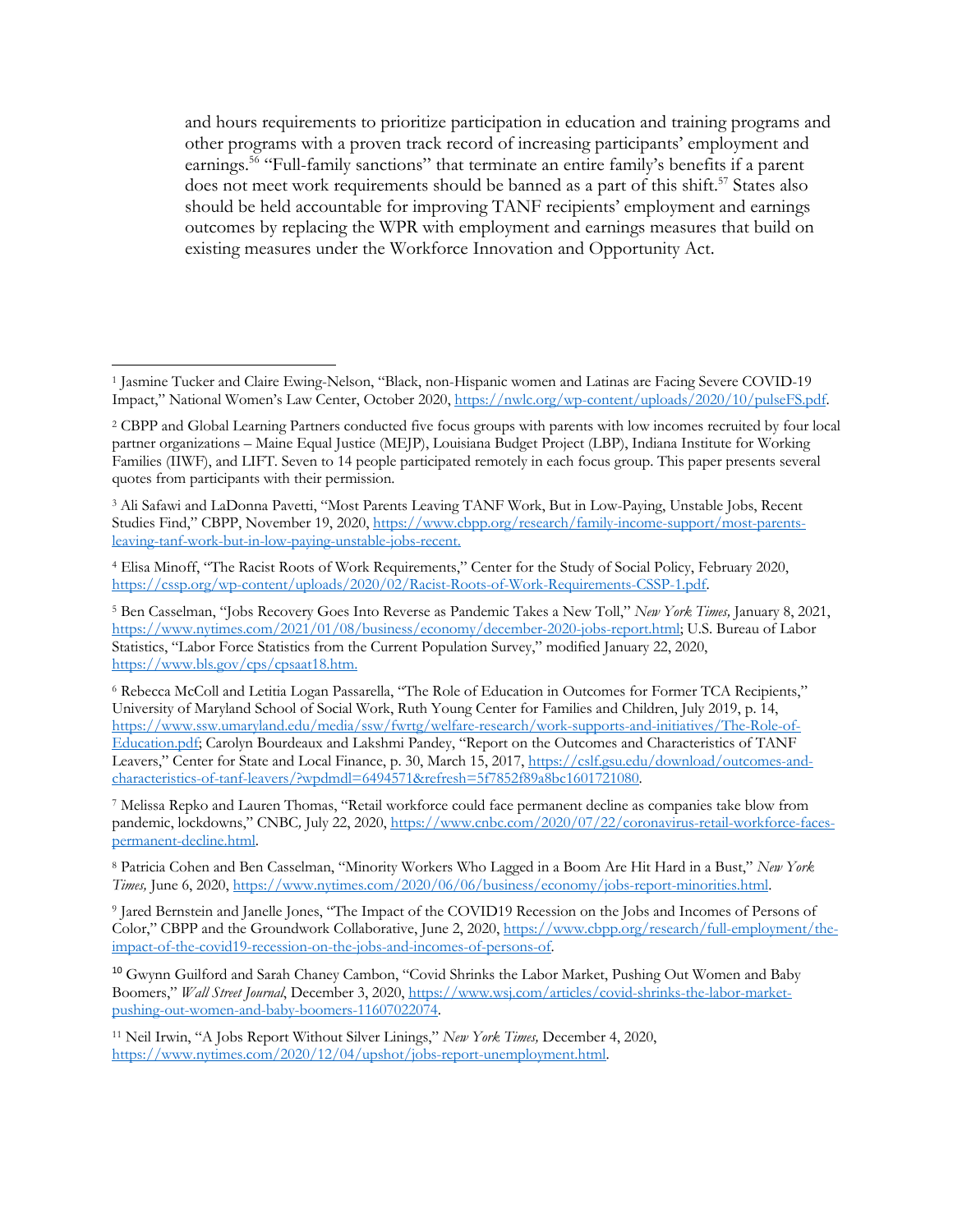<sup>12</sup> Austin Nichols, Josh Mitchell, and Stephan Lindner, "Consequences of Long-Term Unemployment," Urban Institute, July 2013, https://www.urban.org/sites/default/files/publication/23921/412887-Consequences-of-Long-Term-Unemployment.PDF.

<sup>13</sup> National Association for the Education of Young Children, "Am I Next? Sacrificing to Stay Open, Child Care Providers Face a Bleak Future Without Relief," December 2020, https://www.naeyc.org/sites/default/files/globallyshared/downloads/PDFs/our-work/public-policy-

advocacy/naeyc\_policy\_crisis\_coronavirus\_december\_survey\_data.pdf.

<sup>14</sup> Kathryn A. Edwards, "Women Are Leaving the Labor Force in Record Numbers," RAND Corporation, November 24, 2020, https://www.rand.org/blog/2020/11/women-are-leaving-the-labor-force-in-record-numbers.html.

<sup>15</sup> Ernie Tedeschi, "The Mystery of How Many Mothers Have Left Work Because of School Closings," *New York Times,* October 29, 2020, https://www.nytimes.com/2020/10/29/upshot/mothers-leaving-jobs-pandemic.html.

<sup>16</sup> Tazra Mitchell, "Promising Policies Could Reduce Economic Hardship, Expand Opportunity for Struggling Workers," CBPP, September 7, 2018, https://www.cbpp.org/research/poverty-and-inequality/promising-policiescould-reduce-economic-hardship-expand-opportunity.

<sup>17</sup> "What Works in Job Training: A Synthesis of the Evidence," U.S. Department of Labor, U.S. Department of Commerce, U.S. Department of Education, and U.S. Department of Health and Human Services, July 22, 2014, https://www.dol.gov/sites/dolgov/files/OASP/legacy/files/jdt.pdf; "Supplemental Nutrition Assistance Program (SNAP) Employment and Training (E&T) Best Practices Study: Final Report," U.S. Department of Agriculture (USDA), November 2016, https://fns-prod.azureedge.net/sites/default/files/ops/SNAPEandTBestPractices.pdf.

<sup>18</sup> Lauren Vollmer *et al*., "The Right Tool for the Job: A Meta-Regression of Employment Strategies' Effects on Different Outcomes," Office of Planning, Research & Evaluation and Mathematica Policy Research, May 2017, https://www.acf.hhs.gov/sites/default/files/opre/eser\_ib\_meta\_analysis\_050217\_508.pdf.

<sup>19</sup> Danielle Cummings and Dan Bloom, "Can Subsidized Employment Programs Help Disadvantaged Job Seekers?" OPRE and MDRC, February 2020, p. ES-7, https://www.mdrc.org/sites/default/files/sted\_final\_synthesis\_report\_feb\_2020.pdf.

<sup>20</sup> Indivar Dutta-Gupta *et al*., "Lessons Learned from 40 Years of Subsidized Employment Programs," Georgetown Center on Poverty and Inequality, Spring 2016, https://www.georgetownpoverty.org/wpcontent/uploads/2016/07/GCPI-Subsidized-Employment-Paper-20160413.pdf.

<sup>21</sup> *Ibid*., page IX; Cummings and Bloom, *op. cit*.

<sup>22</sup> Cummings and Bloom, *op. cit*.

<sup>23</sup> Dutta-Gupta *et al.*, *op. cit*., p. X.

<sup>24</sup> Cummings and Bloom, *op. cit*.

<sup>25</sup> Johanna Walter *et al*., "Testing Rapid Connections to Subsidized Private Sector Jobs for Low-Income Individuals in San Francisco: Implementation and Early Impacts of the STEP Forward Program," OPRE, November 2017, https://www.mdrc.org/sites/default/files/2017\_sted\_sf\_FR.pdf. "Higher-quality" employment is an umbrella term the study used to summarize findings that the program group was more likely to be working more than 20 hours per week, to be paid higher hourly wages, and to have employer-provided health insurance.

<sup>26</sup> Cummings and Bloom, *op. cit*., p. 21.

<sup>27</sup> Sheila Maguire *et al.*, "Tuning In to Local Labor Markets: Findings from the Sectoral Employment Impact Study," Public/Private Ventures, 2010,

https://assets.aspeninstitute.org/content/uploads/2017/05/TuningIntoLocalLaborMarkets-ExecSum.pdf.

<sup>28</sup> Mike Fishman, Dan Bloom, and Sam Elkin, "Employment and Training Programs Serving Low-Income Populations: Next Steps for Research," OPRE, MEF Associates, and MDRC, June 2020, https://www.mdrc.org/sites/default/files/nextstepsforresearchetprog\_508.pdf.

<sup>29</sup> Karen Gardiner and Randall Juras, "Pathways for Advancing Careers and Education (PACE) Cross-Program Implementation and Impact Study Findings," OPRE and Abt Associates, February 2019, pp. ES-iii, 30,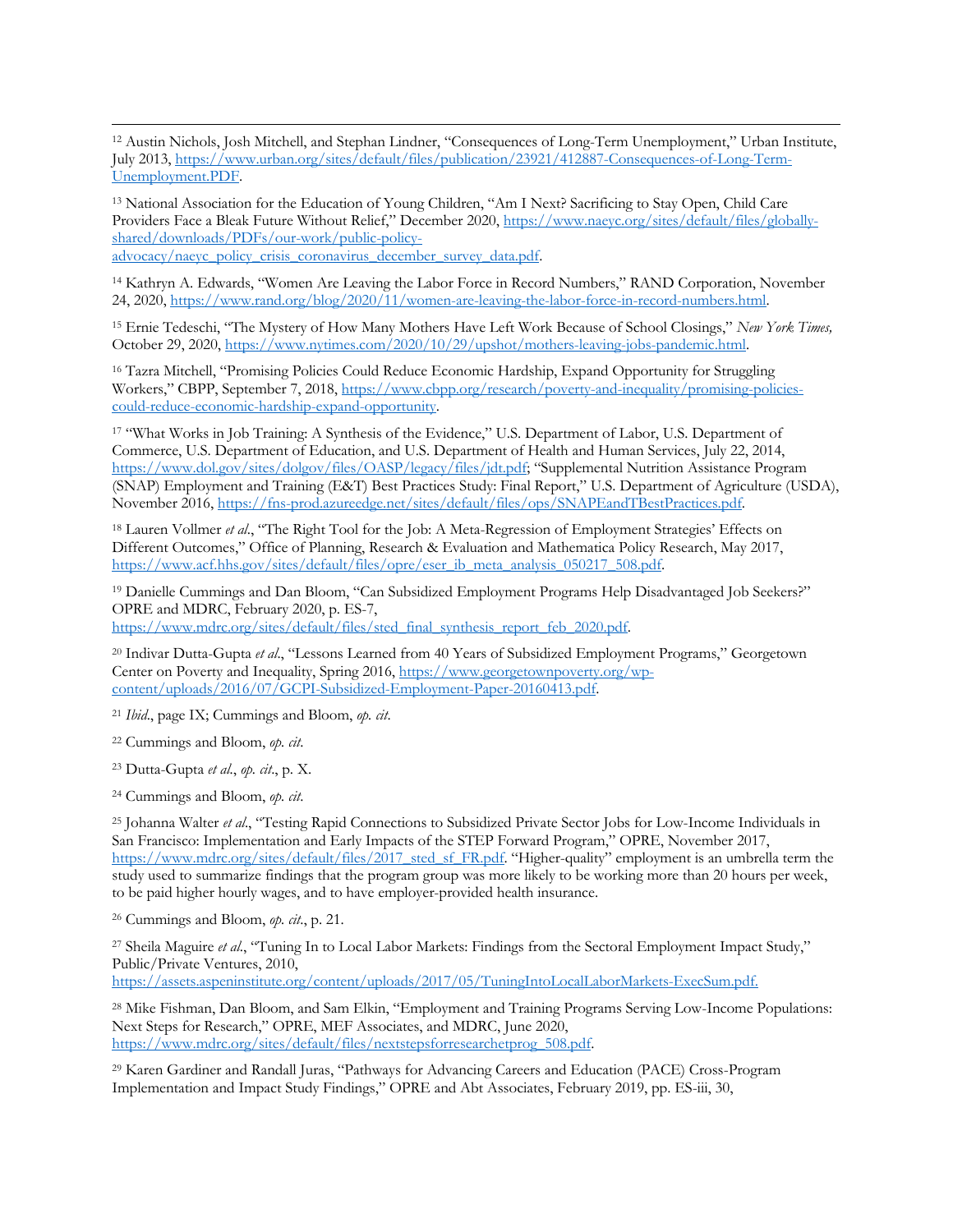https://www.acf.hhs.gov/sites/default/files/opre/pace\_cross\_program\_implementation\_and\_impact\_study\_findings\_f inal.pdf.

<sup>30</sup> Richard Hendra *et al*., "Encouraging Evidence on a Sector-Focused Advancement Strategy: Two-Year Impacts from the WorkAdvance Demonstration," MDRC, August 2016, p. ES-8, https://www.mdrc.org/sites/default/files/2016\_Workadvance\_Final\_Web.pdf.

<sup>31</sup> Laura R. Peck *et al*., "Health Profession Opportunity Grants (HPOG 1.0) Impact Study: Three-Year Impacts Report," OPRE and Abt Associates, November 2019, p. 2, https://www.acf.hhs.gov/opre/report/health-professionopportunity-grants-hpog-10-impact-study-three-year-impacts-report.

<sup>32</sup> *Ibid*, p. 5.

<sup>33</sup> Kelsey Schaberg, "Meeting the Needs of Job Seekers and Employers: A Synthesis of Findings on Sector Strategies," MDRC, September 2020, pp. 7-8, https://www.mdrc.org/sites/default/files/Sectoral\_Work\_Synthesis\_Brief.pdf.

<sup>34</sup> *Ibid*., citation 24.

<sup>35</sup> Hendra *et al*., *op. cit*., p. 13.

<sup>36</sup> Peck *et al*., *op. cit*., pp. 3-4.

<sup>37</sup> Schaberg, *op. cit*, p. 8; Lawrence F. Katz *et al*., "Why Do Sectoral Employment Programs Work? Lessons from WorkAdvance," NBER Working Paper 28248, December 2020, p. 2, https://www.nber.org/system/files/working\_papers/w28248/w28248.pdf.

<sup>38</sup> David Fein and Jill Hamadyk, "Bridging the Opportunity Divide for Low Income Youth: Implementation and Early Impacts of the Year Up Program," OPRE and Abt Associates, May 2018, p. ES-ix, https://www.acf.hhs.gov/opre/report/bridging-opportunity-divide-low-income-youth-implementation-and-earlyimpacts-year.

<sup>39</sup> Hendra *et al*., *op. cit*., p. ES-13.

<sup>40</sup> Hendra *et al*., *op. cit*., p. ES-10.

<sup>41</sup> Douglas Walton, Eleanor L. Harvill, and Laura R. Peck, "Which Program Characteristics Are Linked to Program Impacts? Lessons from the HPOG 1.0 Evaluation," OPRE, Abt Associates, and the Urban Institute, March 2019, p. v. https://www.acf.hhs.gov/sites/default/files/documents/opre/program\_characteristics\_linked\_to\_program\_impacts\_fi nal\_508.pdf.

<sup>42</sup> *Ibid*.

<sup>43</sup> Project QUEST offers a wide array of services to support participants' training, including financial assistance for education/training, including tuition; remedial instruction in math and reading; counseling for emotional and academic concerns and weekly life skills meetings; referrals to outside agencies for help with basic needs; and job search and placement assistance. See Pathways to Work Evidence Clearinghouse, "Project Quality Employment Through Skills Training (QUEST)," https://pathwaystowork.acf.hhs.gov/intervention-detail/679.

<sup>44</sup> Nearly 90 percent of the study participants identified as female. The intervention group was 74 percent Latino, 13 percent African American, and 10 percent white. Twenty-nine percent of the participants were between the ages of 18 and 24, 45 percent were between the ages of 25 and 34, and 26 percent were between the ages of 35 and 64. The average age of the participants was 30.3. Seventy-two percent of the intervention group had children younger than 18. See Pathways to Work Evidence Clearinghouse, *op. cit*.

<sup>45</sup> Anne Order and Mark Elliott, "Nine Year Gains: Project QUEST's Continuing Impact," Economic Mobility Corporation, April 2019, p. 1, https://economicmobilitycorp.org/wpcontent/uploads/2019/04/NineYearGains\_web.pdf.

<sup>46</sup> *Ibid*., p. 4.

<sup>47</sup> *Ibid*., p. 7.